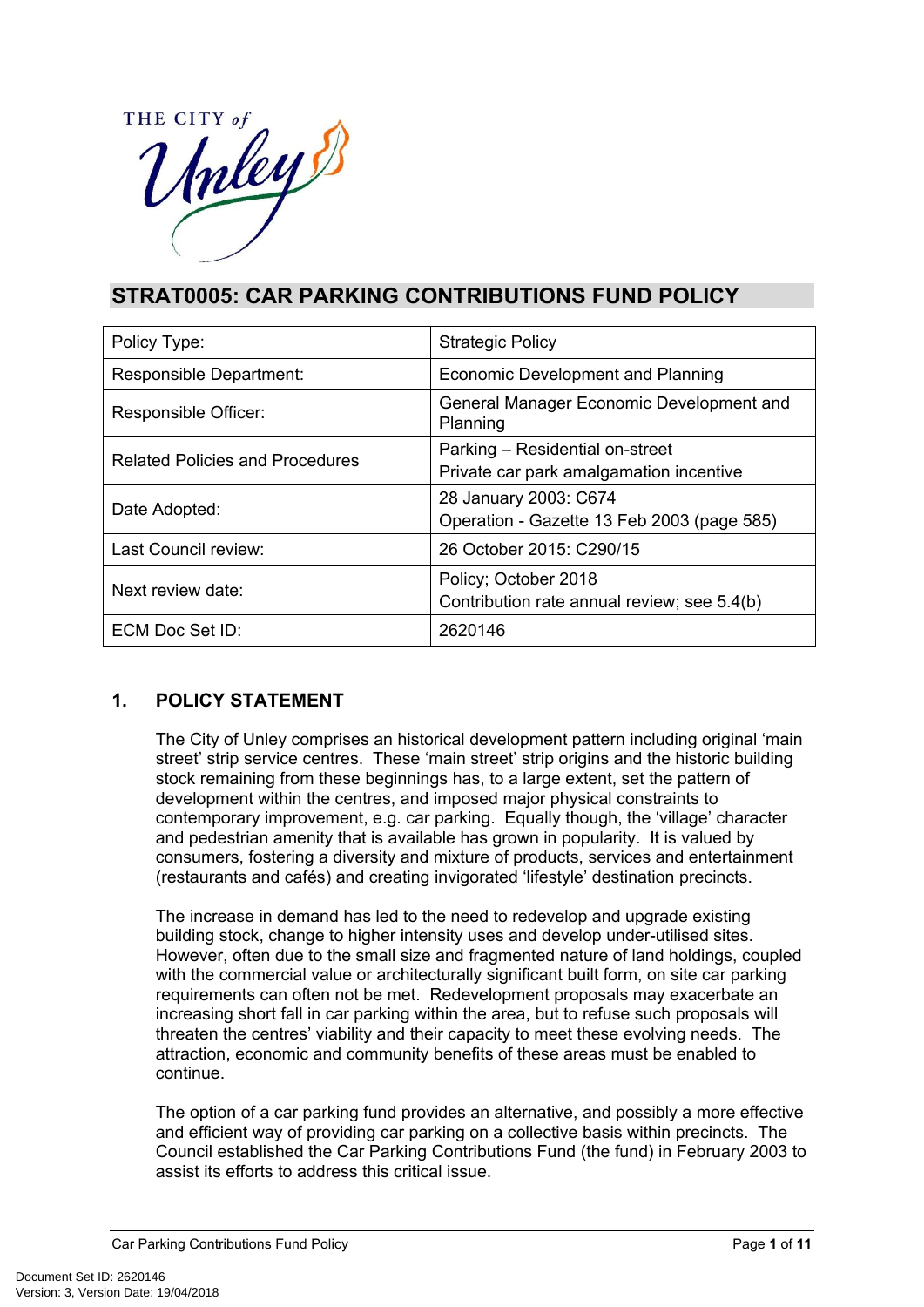# **2. COMMUNITY GOAL**

- **GOAL 1** Emerging; Our Path to a Future City New activities and technologies that support our business and residential communities
- **GOAL 2** Living; Our Path to a Vibrant City Reflecting use of culture, diversity and lifestyle
- **GOAL 3** Moving; Our Path to an Accessible City Concerning accessibility and transport

# **3. POLICY OBJECTIVES**

To explain and support the equitable application of the car parking contributions fund.

# **4. PRINCIPLES**

The fund is available to allow the alternative contribution of funds, in lieu of requiring full provision of on-site parking in accord with specified rates in Development Plan, which can support the facilitation of public or integrated and more efficient car parking areas, or alternative travel modes to reduce demand, within the designated areas.

# **5. POLICY**

# **5.1 Creation of the Fund**

(a) Name of the Fund

The account receiving payments under the policy shall be designated as the Car Parking Contributions Fund.

(b) Establishment of Fund

The fund was established in accordance with Section 50A of the Development Act, 1993, relating to the creation of a car parking fund and the Metropolitan Centres Policy and Draft Advisory Notice – Planning No. 16 produced by the Department of Planning, Transport and Infrastructure. An application was submitted to the Minister for Urban Development and Planning in December 2002, establishment endorsed by Council on 28 January 2003 and was approved by the Minister on 2 February 2003.

(c) Commencement of Fund

The fund commenced on 13 February 2003 with the publishing of a notice in the Government Gazette on that day.

The fund designated areas for Unley Road (north and south) were updated in accord with the new Urban Corridor Zone High Street (Unley Road) Policy Area per the Corridors Development Plan Amendment (DPA) approved on 31 October 2013, and the Minister for Planning approval of such amendment to the fund on 10 August 2014, and Gazetted on 11 September 2014.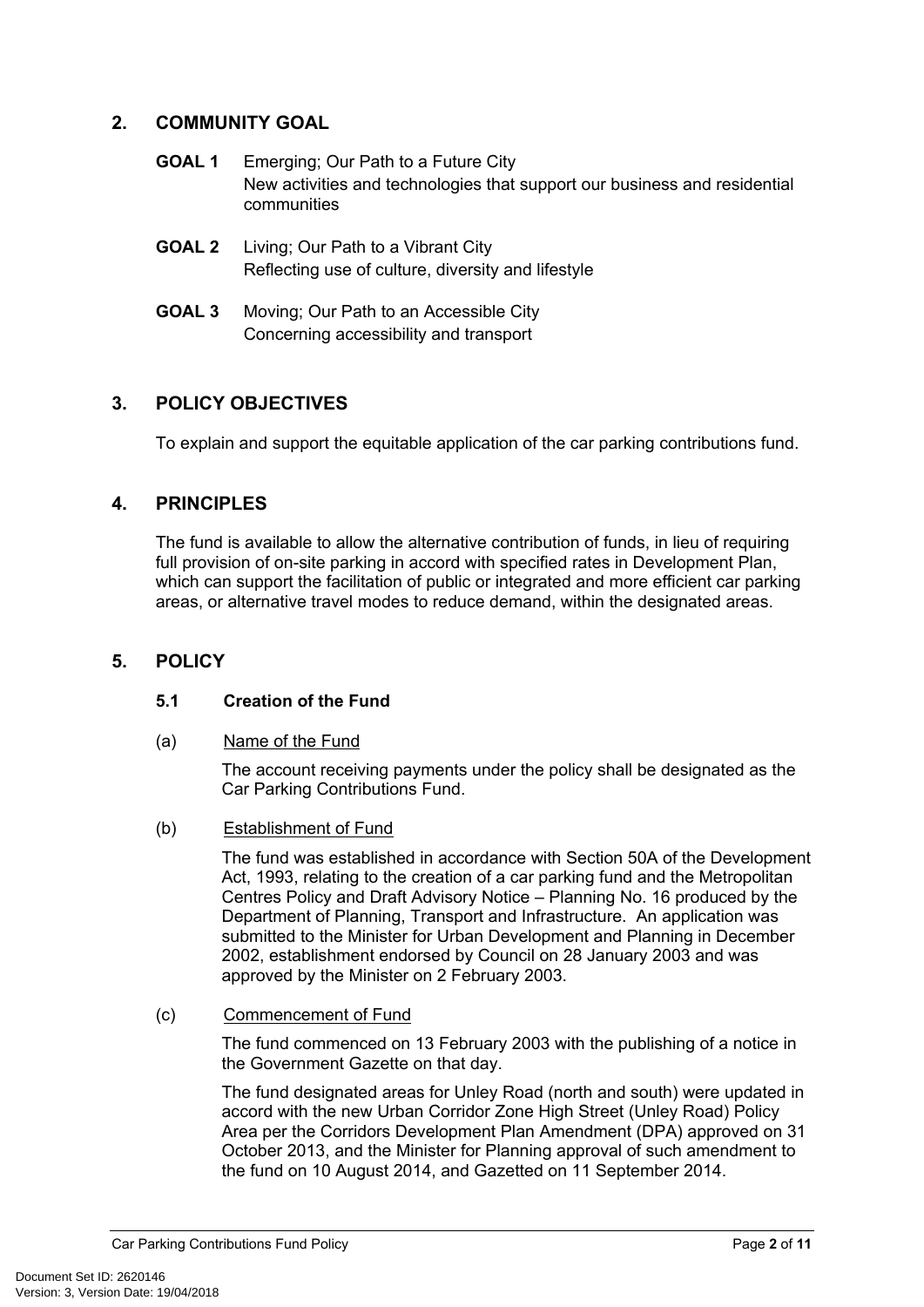# (d) Designated Areas for Fund

#### (i) *Unley Road (north), Unley and Parkside*

Urban Corridor Zone – High Street (Unley Road) Policy Area 17 (north) and District Centre Zone Unley (City) Development Plan, as shown on Map Un/5 and 14.

#### (ii) *Unley Road (south), Unley, Hyde Park, Malvern and Unley Park*

Urban Corridor Zone – High Street (Unley Road) Policy Area 17 (south) Unley (City) Development Plan, as shown on Map Un/5, 9, 14 and 18.

#### (iii) *King William Road, Unley, Goodwood and Hyde Park*

Speciality Goods Centre Zone, Historic (Conservation) Zone – Centre and Mixed Use 1 Zone (up to Arthur and Union Streets Goodwood), Unley (City) Development Plan as shown on Map Un/4 and 8.

(iv) *Goodwood Road, Goodwood*

Neighbourhood Centre Zone, Historic (Conservation) Zone – Centre and Mixed Use 2 Zone (up to Parsons Street Goodwood), Unley (City) Development Plan, as shown on Map Un/4.

(v) *Glen Osmond Road Parkside*

Office 1 Zone (from Alfred Street to Fullarton Road Parkside) – Unley (City) Development Plan, as shown on Map Un/6.

#### **5.2 Management of Fund Payments**

- (a) The car parking requirements for development are to be those assessed as appropriate to the circumstances, based upon the rates prescribed in Table Un/4 of the Unley (City) Development Plan and as may be recommended by specific parking demand analysis undertaken by a qualified traffic engineer.
- (b) When a development application is submitted (whether for new development or to make alternations, additions, extensions, replacement of, or to change the use of, an existing building) and the commensurate required car parking can not be provided on the site appropriately, a cash payment to the fund in lieu of providing car parking space, may be a suitable option.
- (c) A contribution to the fund must be applied to the designated area which provided the payment.
- (d) The option is discretionary for both Council and the applicant and must be mutually negotiated and agreed as an appropriate solution.
- (e) Agreement to make a cash payment in lieu of car parking space shall be included as a part of the Planning Consent application, and if consent is granted it shall be subject to an appropriate condition. The agreement to make a cash payment in lieu shall be in a legally binding form prior to Council granting Development Approval in respect of the application.
- (f) Payment in lieu of car parking space shall be supported by a Bank Guarantee with payment to be received by Council prior to the subject building being occupied. Refer to 5.4(f).

Car Parking Contributions Fund Policy **Page 10** of **11** and **Page 10** of **11**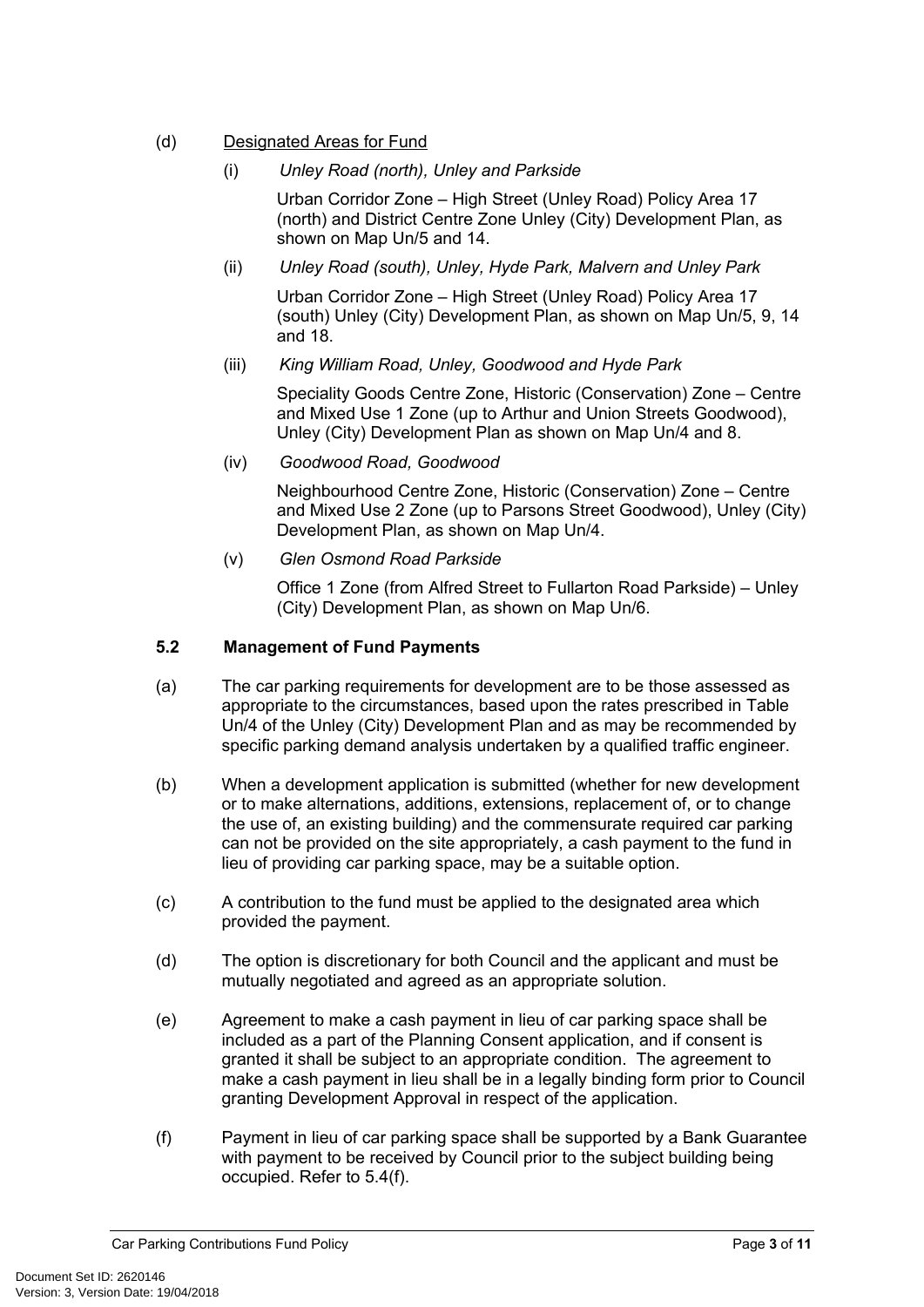# **5.3 Application of Funds Raised**

- (a) Fund monies shall be primarily used for the purchase of land or interests in land and for the creation, development or improvement of parking facilities within the relevant Designated Area.
- (b) The Council's approach to managing car parking in retail precincts includes:
	- (i) optimal management of on-street car parking;
	- (ii) encouragement of integration and shared use of rear yards and/or upgrading and formalisation of spaces to increase car parking provision and/or improve utilisation efficiency;
	- (iii) purchase of land to develop public car parks when suitable sites become available in retail precincts.

#### **5.4 Contributions to the Fund**

- (a) The cash contribution is to be \$15,000 per car park.
- (b) The rate of contribution will be reviewed annually with particular attention to:
	- (i) reflecting changing land components and constructions costs in the designated areas:
	- (ii) the effectiveness of the policy in achieving its desired outcomes;
	- (iii) the contribution rate per car park relative to applicable costs;
	- (iv) the extent to which the policy provisions have been taken up; and
	- (v) the overall management of the fund.
- (c) In determining the contribution rate per car park a 50% discount to the full land and construction costs has been determined as appropriate to take into account the following factors:
	- (i) the contributor does not retain fee simple ownership of the car parking space(s) and therefore cannot trade them as an asset;
	- (ii) the occupants, clients and employees of the development cannot have reserved or guaranteed use of the spaces for which a contribution is made;
	- (iii) Council may receive income from the management of parking spaces created with the fund contributions;
	- (iv) Council may generate income in other forms through the development of air space or portions of land initially acquired with contributions;
	- (v) while the contribution funded car parking spaces and other facilities must be related to the development to provide some benefit, they will rarely be as conveniently located as spaces provided on site;
	- (vi) the fund may be used for any vehicular and pedestrian purposes (e.g. improvements to existing car parks, integration of existing areas; provision of alternative facilities such as bicycle parking, local bus service etc.) to optimise the strategic management of car parking space.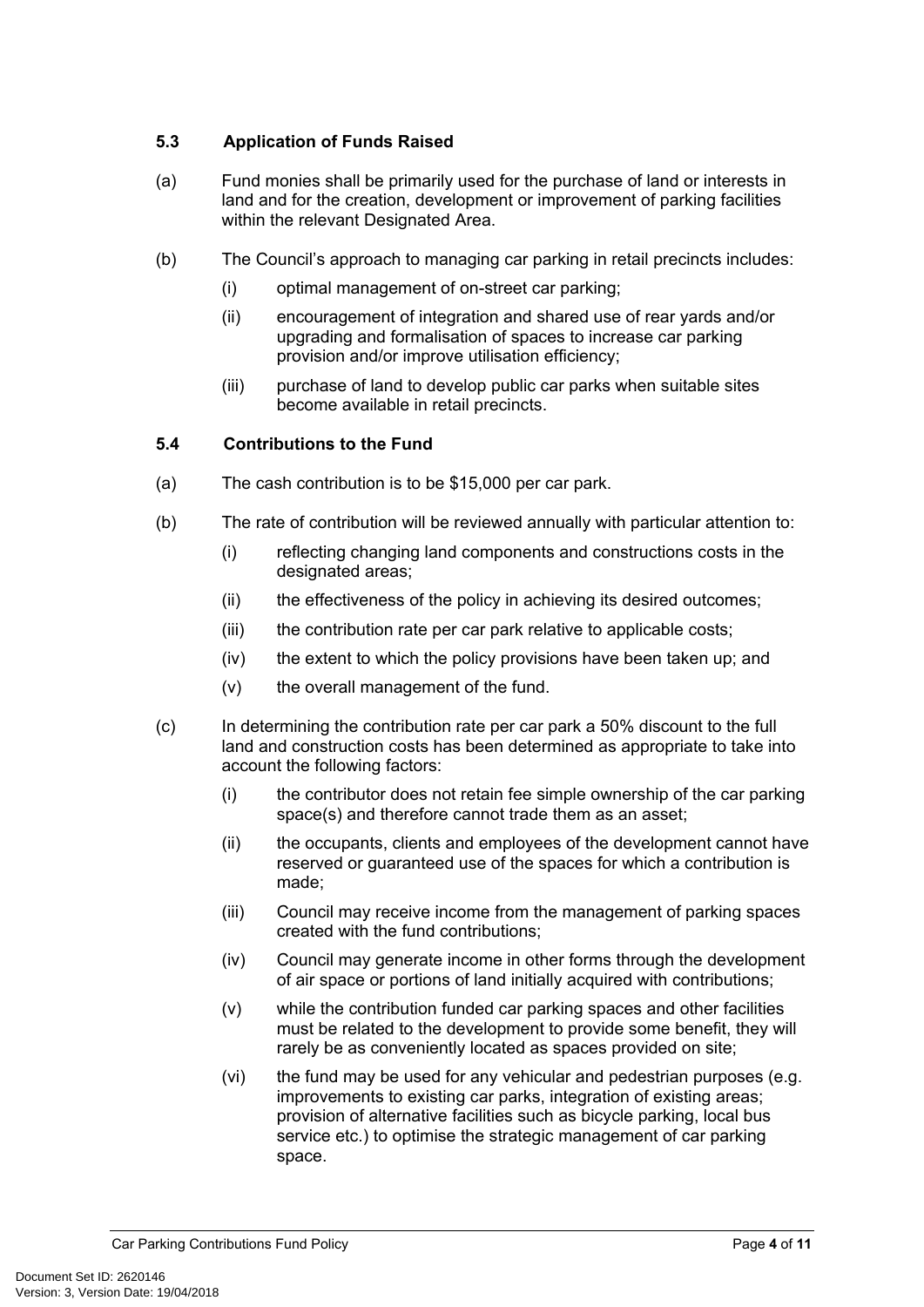- (d) The monies received from cash payments in lieu of off street parking space shall be held by the Council in the Car Parking Contributions Reserve Fund, to be used to improve management of parking within the respective designated areas.
- (e) Payment shall be received by Council prior to the subject development being occupied, in accord with (f) below.
- (f) Payment shall be made by means of lump sum payment;
	- (i) equal to the total value required in lieu of car parking space being provided on site; or
	- (ii) equal to 50 per cent of the total value required in lieu of car parking space being provided on site, with the remainder of the contribution being paid in four equal payments at intervals no greater than six months' duration from the initial and subsequent instalments, including interest payments as agreed at the time of the development application when the fund contribution was negotiated.

#### **5.5 Management of the Fund**

- (a) To ensure there is clear record keeping and public accountability an Unley Car Parking Contributions Fund Register will be established and available for public inspection. The Register will maintain details of the following for each Designated Area:
	- (i) subject development applications;
	- (ii) car parking demand versus provision calculations and the adopted parking shortfall number required to be compensated by payment in lieu;
	- (iii) the amount of individual contributions due to be paid to the Car Parking Contributions Fund;
	- (iv) total of approved parking shortfall;
	- (v) records of payments received;
	- (vi) expenditure of fund moneys and implemented improvements;
	- (vii) total number of additional parking spaces and improved parking facilities developed by the fund.
- (b) To assist and guide the application of the fund and other initiatives for improvement of parking facilities, plans are to be developed and maintained covering each Designated Area.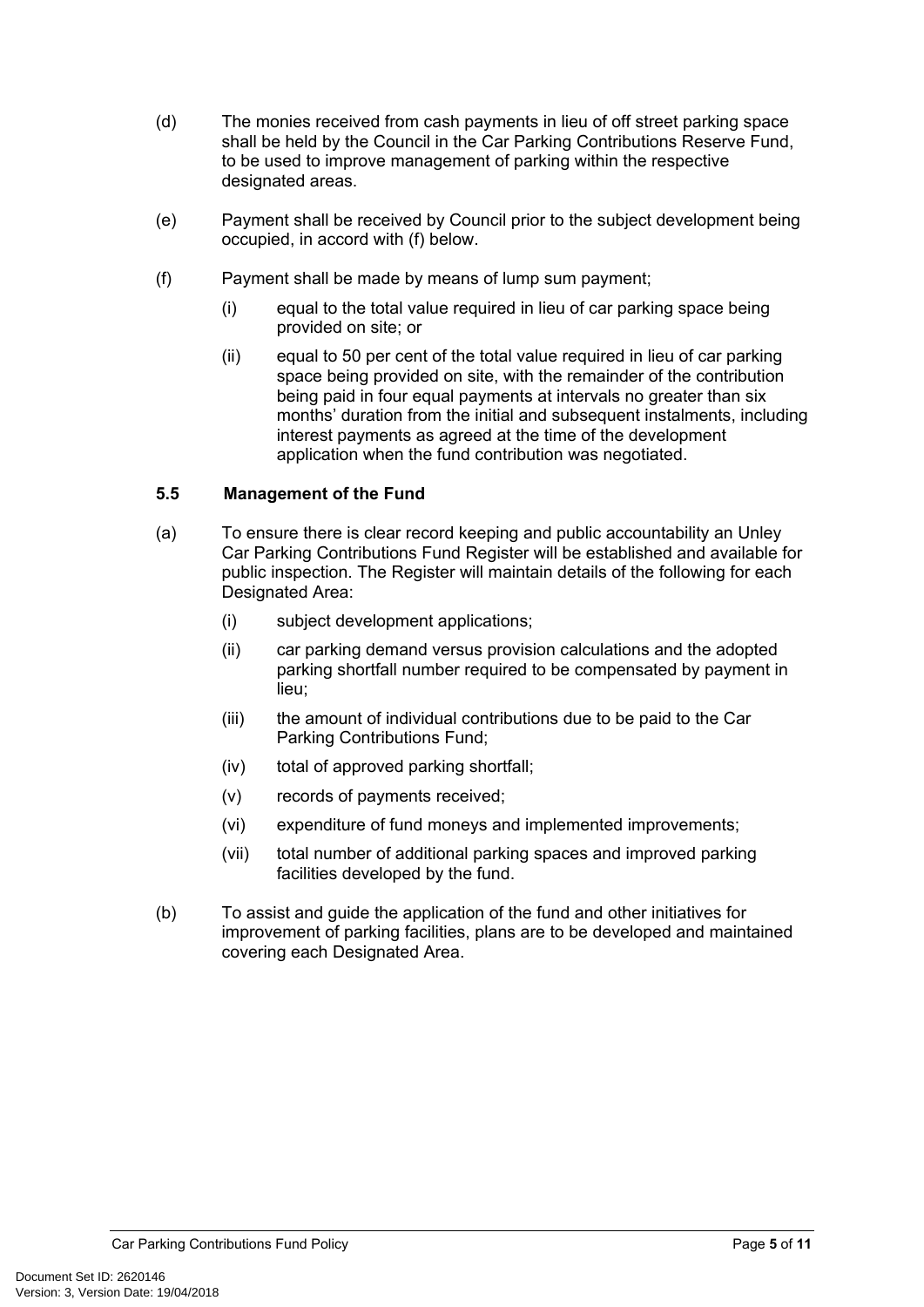#### **5.6 Additional Funds**

From time to time, Council may consider the allocation of additional funds, from either General Revenue or other sources, to the Car Parking Contributions Fund for specific purposes.

# **6. DEFINITIONS**

Nil applicable.

# **7. LEGISLATION/REFERENCES**

The Car Parking Contributions Fund is established and maintained pursuant to Section 50A of the *Development Act 1993*.

# **8. POLICY DELEGATIONS**

Full information about the sub-delegated powers and duties is contained in the Council Delegations Register.

# **9. ROLES/RESPONSIBILITIES**

The officers listed below have a primary role in applying the policy:

- General Manager Economic Development and Planning
- Manager Development and Building.
- Principal Policy Officer

# **10. AVAILABILITY**

The policy is available for public inspection during normal office hours from;

Civic Centre 181 Unley Road Unley SA 5061

A copy may be purchased for a fee as determined annually by Council.

It is also available for viewing, download and printing free of charge from the Council's website, [www.unley.sa.gov.au](http://www.unley.sa.gov.au/)

Car Parking Contributions Fund Policy **Page 6** of 11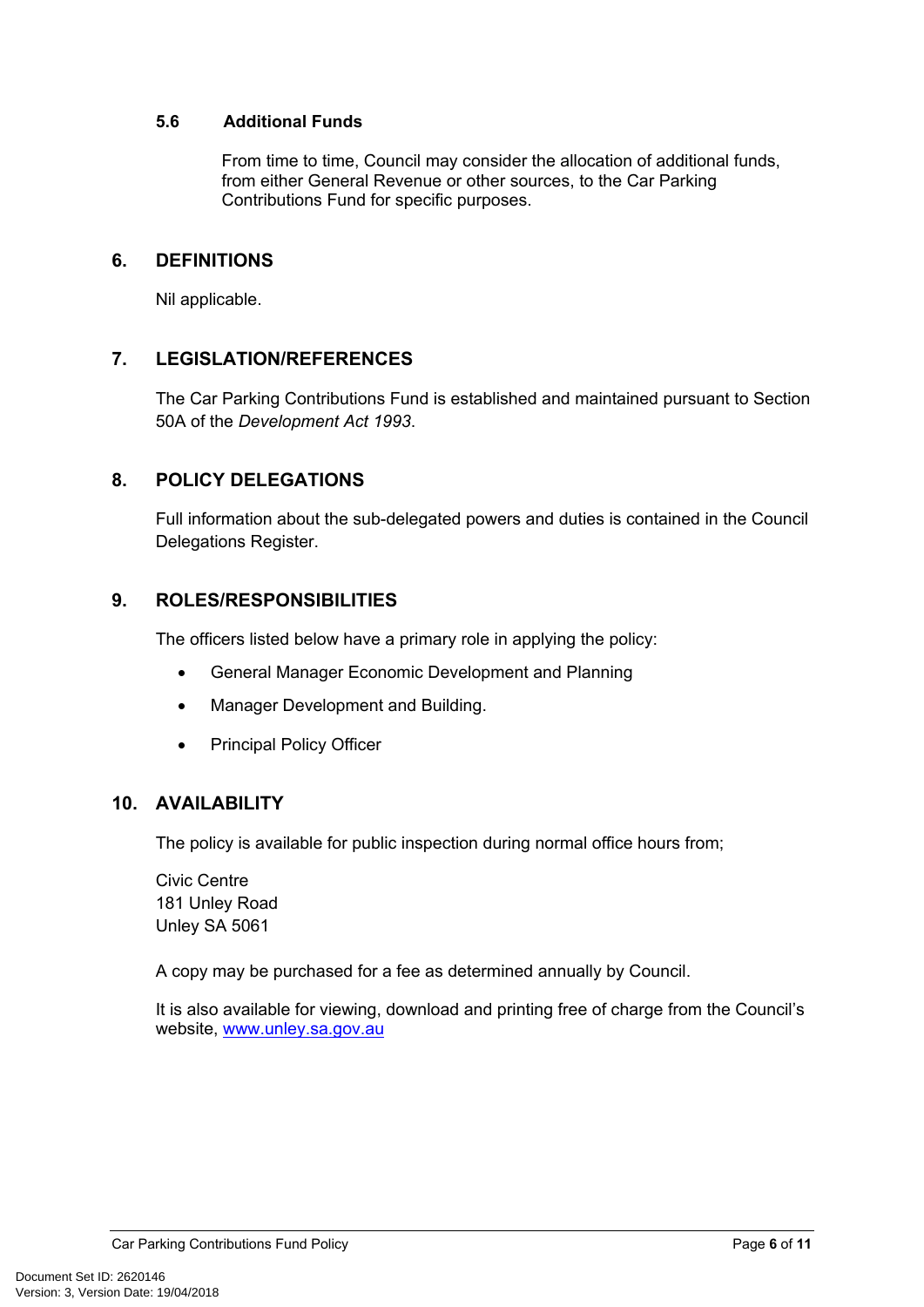# **11. DOCUMENT HISTORY**

| <b>Date</b>       | <b>Council/Committee/Internal</b>                                                                                                                        | <b>Comment</b>                                                                                                                                              |
|-------------------|----------------------------------------------------------------------------------------------------------------------------------------------------------|-------------------------------------------------------------------------------------------------------------------------------------------------------------|
| 28 Jan 2003       | Council Item C674/03                                                                                                                                     | Operation of Fund<br>commenced per Gazette on<br>13 February 2003, page 585.                                                                                |
| 16 August<br>2010 | CSP item 348 / 2010                                                                                                                                      |                                                                                                                                                             |
| 23 Aug 2010       | Council C717/10                                                                                                                                          | Review and new policy<br>format.<br>Was policy no. COU67                                                                                                    |
| 11 Sept 2014      | Council endorsement per Item 851, 12<br>August 2013 based on Development<br><b>Strategy and Policy Committee</b><br>recommendation Item 7, 17 July 2013. | Revised designated areas for<br>Unley Road (north and<br>south) per Gazette on 11<br>September 2014, page 4351.<br>Also reviewed policy into new<br>format. |
| 26 Oct 2015       | Council C290/15                                                                                                                                          | Was policy no. COU53                                                                                                                                        |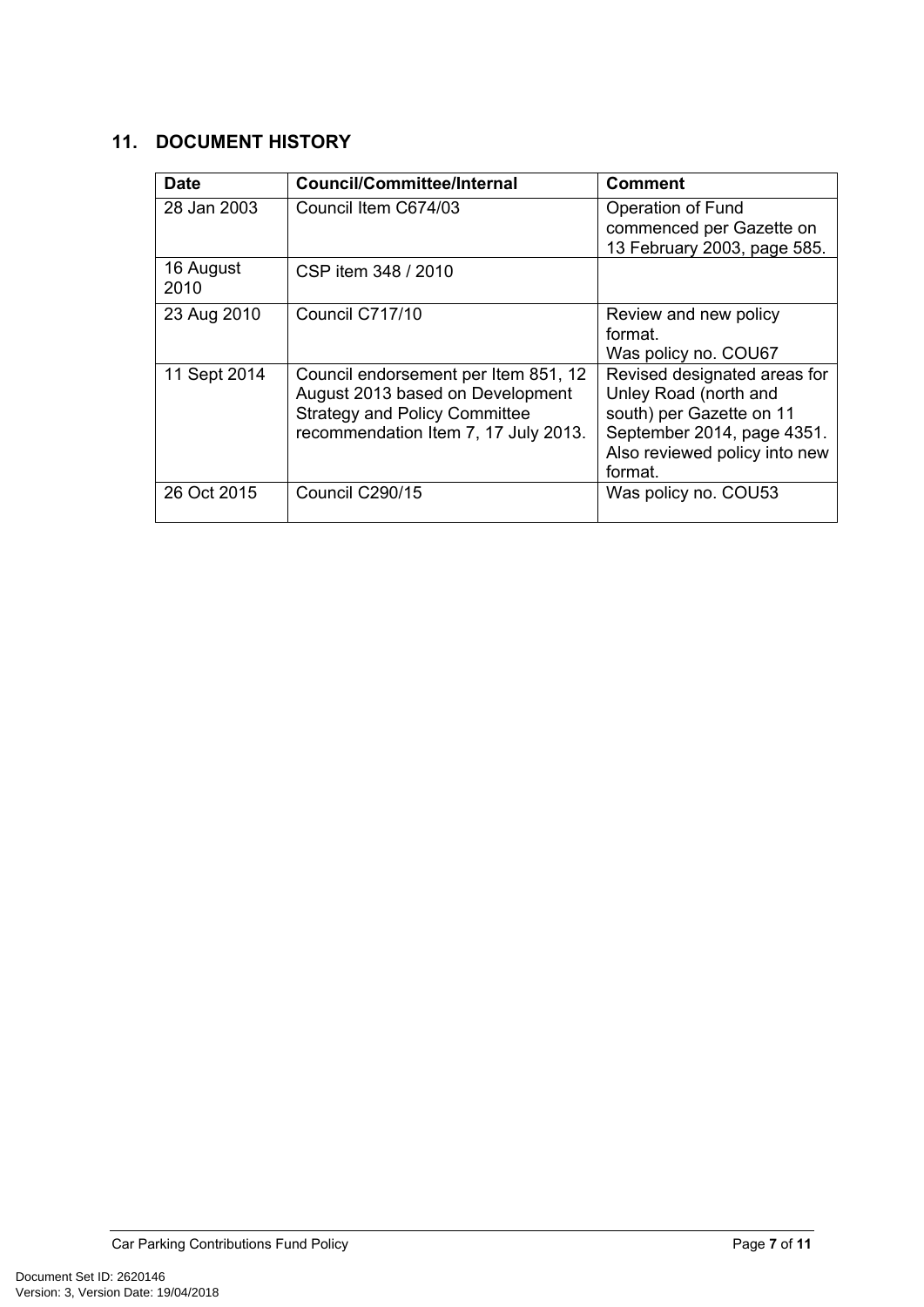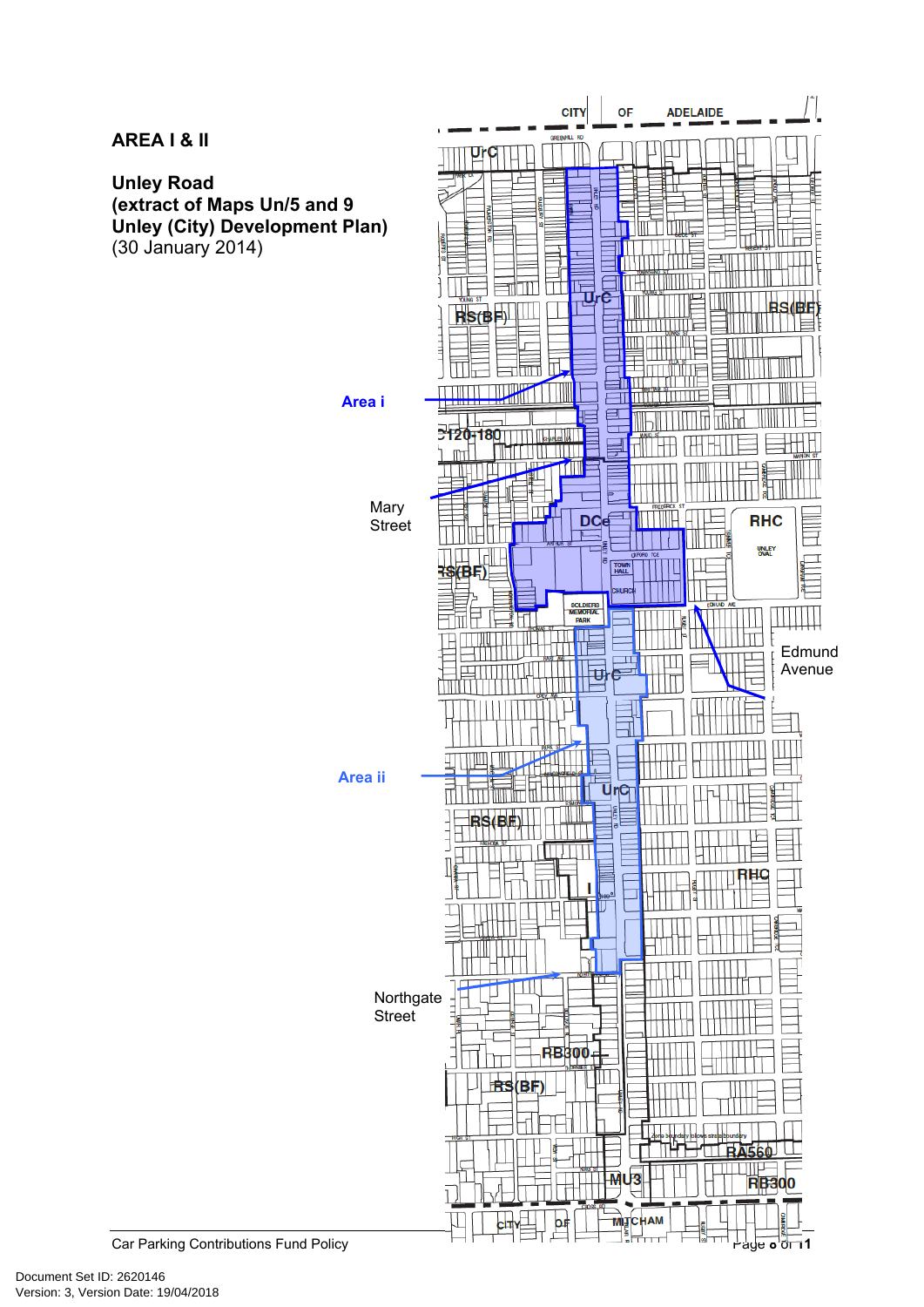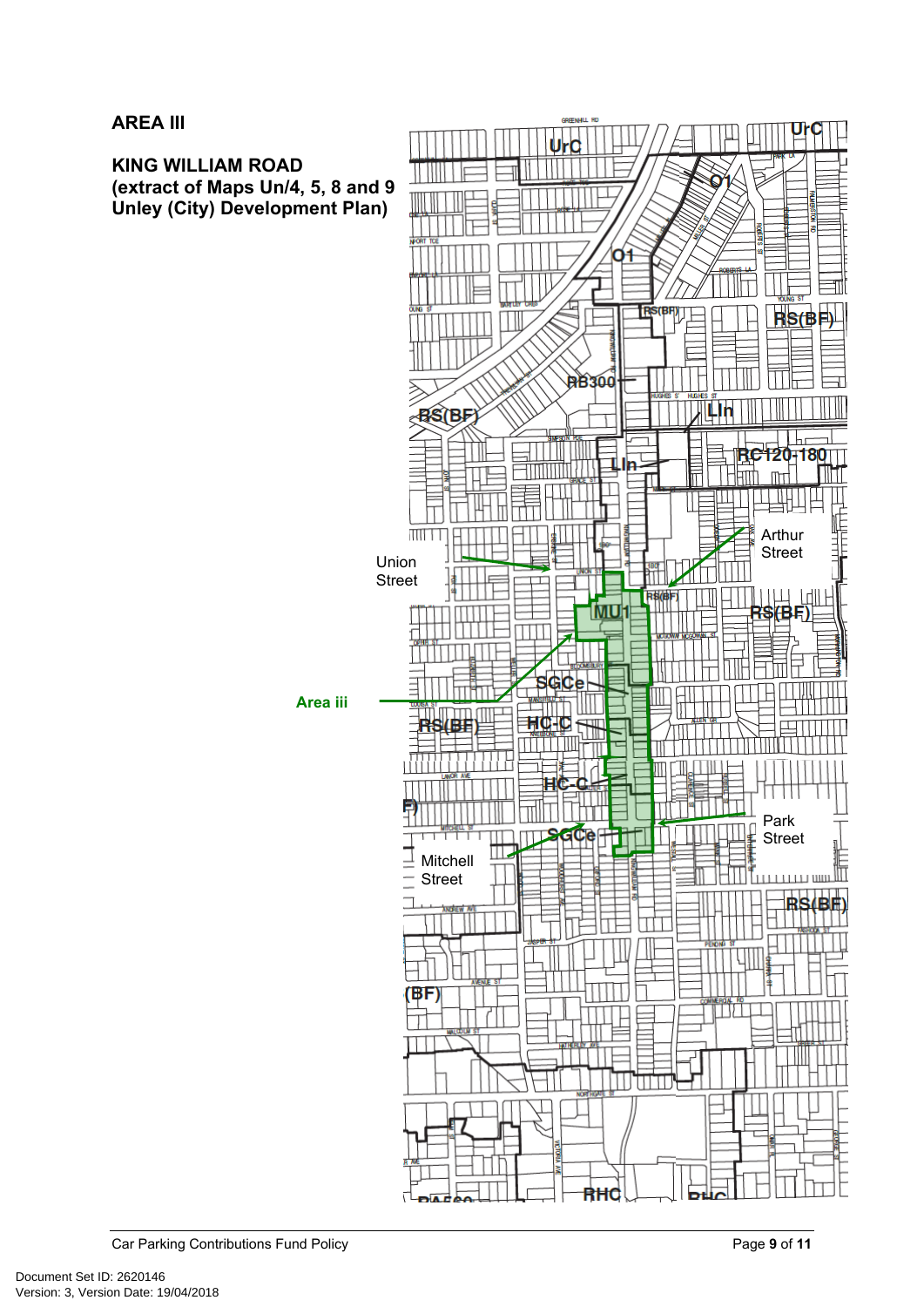# **AREA IV**